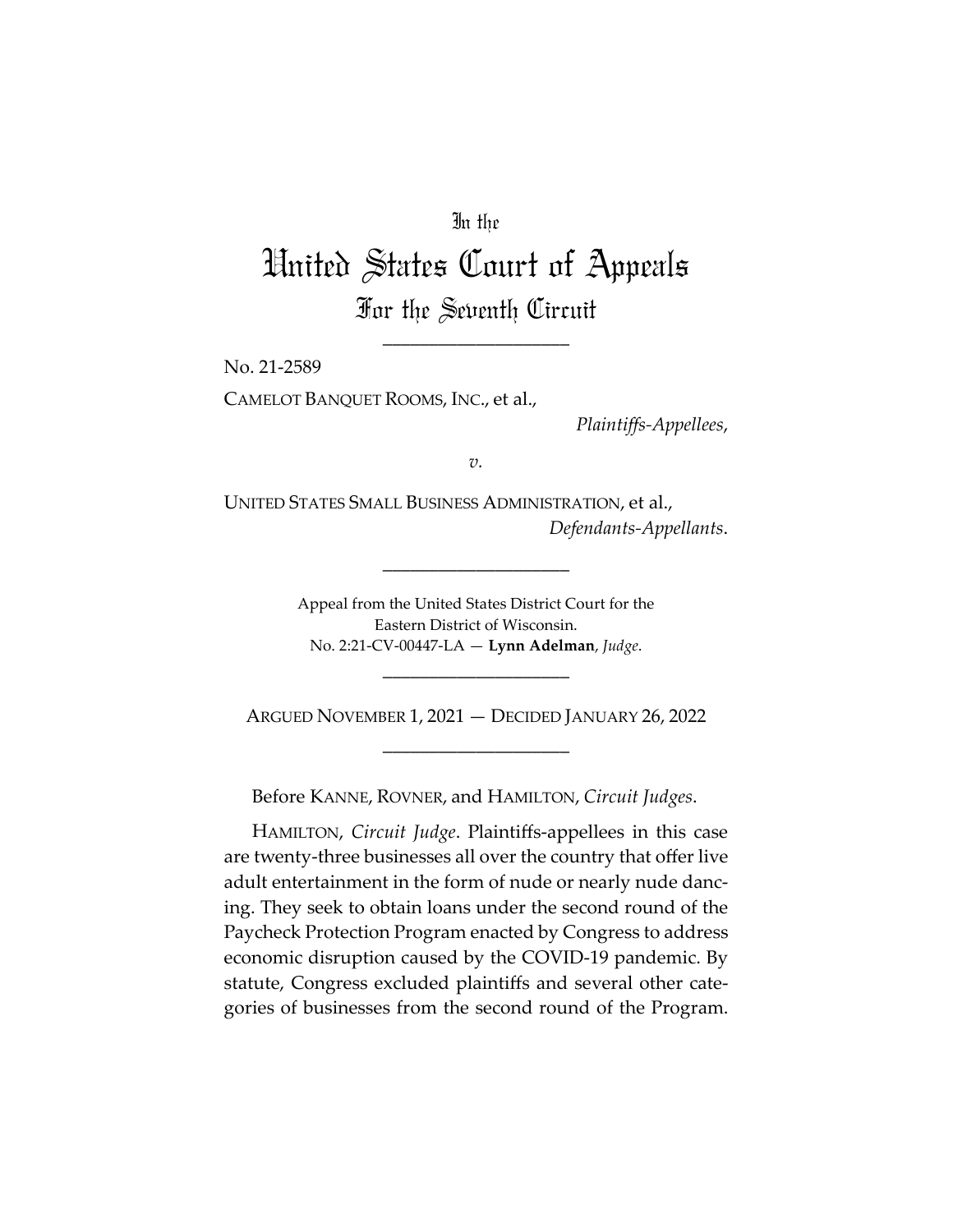See 15 U.S.C. § 636(a)(37)(A)(iv)(III)(aa), incorporating 13 C.F.R. § 120.110, with two exceptions.

Plaintiffs assert that their exclusion from the Program violates their constitutional rights, primarily under the Free Speech Clause of the First Amendment. The district court agreed. It issued a preliminary injunction that enjoins the United States Small Business Administration (SBA) from denying plaintiffs eligibility for the loan program based on the statutory exclusion that incorporates 13 C.F.R. § 120.110. *Camelot Banquet Rooms, Inc. v. U.S. Small Business Admin*., — F. Supp. 3d —, 2021 WL 3680369 (E.D. Wis. Aug. 19, 2021). We granted the government's stay of the preliminary injunction, expedited briefing on the merits of this appeal, and held oral argument on November 1, 2021. We now conclude that the district court erred in granting the preliminary injunction.

## I. *Applicable Legal Standards*

Plaintiffs who seek a preliminary injunction must show that (1) they will suffer irreparable harm in the absence of an injunction, (2) traditional legal remedies are inadequate to remedy the harm, and (3) they have some likelihood of success on the merits. If those elements are shown, the court must then balance the harm the moving parties would suffer if an injunction is denied against the harm the opposing parties would suffer if one is granted, and the court must consider the public interest, which takes into account the effects of a decision on non-parties. E.g., *Courthouse News Service v. Brown*, 908 F.3d 1063, 1068 (7th Cir. 2018).

On the merits, the district court concluded that plaintiffs are likely to succeed on their free speech claim. The court viewed the exclusion of plaintiffs from the Program as an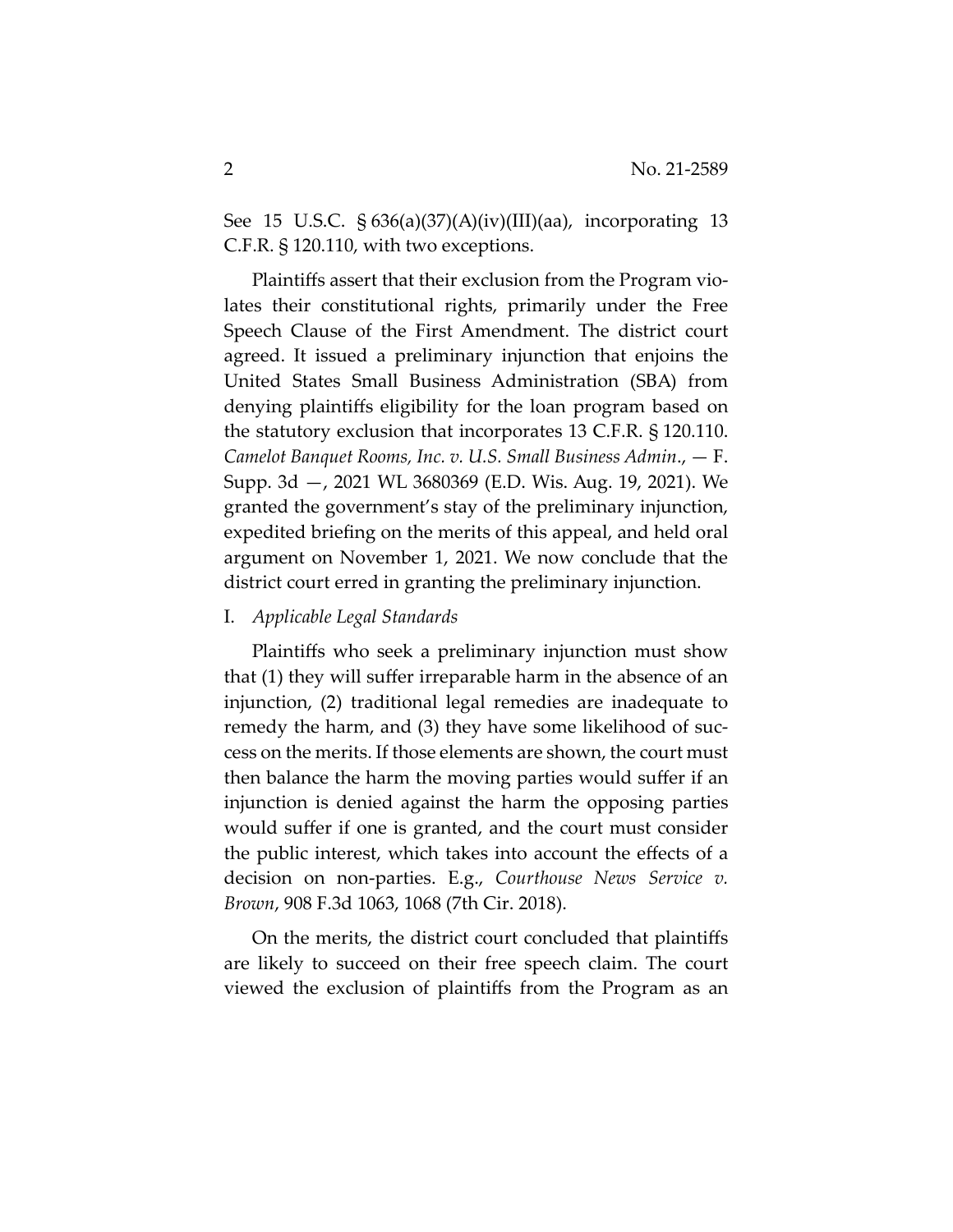"attempt to suppress a dangerous idea" and a classification that was not rationally related to a legitimate government purpose. The court found that the other factors also supported an injunction. Receiving funds under the Program only at the end of the lawsuit would likely come too late for plaintiffs' businesses to survive, and if it turned out that their constitutional rights were violated, they would have no viable damages remedy against the government or any official. The court saw little harm to the government from an injunction, which it thought would also serve the public interest by aiding struggling businesses, consistent with the aims of the broader COVID relief legislation.

On appeal, we review the district court's issuance of a preliminary injunction for an abuse of discretion, though an error of law can often produce an abuse of discretion. E.g., *Cooter & Gell v. Hartmarx Corp*., 496 U.S. 384, 405 (1990); *Ty, Inc. v. Jones Group, Inc.*, 237 F.3d 891, 896 (7th Cir. 2001); *Abbott Labs. v. Mead Johnson & Co.*, 971 F.2d 6, 13 (7th Cir. 1992). In this appeal, we disagree with the district court's pivotal conclusions about the applicable constitutional law and on that basis find an abuse of discretion. As we explain below, the SBA has shown a strong likelihood of success on the merits. The other injunction factors are essentially a wash, so the final result is driven by the likelihood of success on the merits.

#### II. *The Paycheck Protection Program*

No one who has lived through the COVID-19 pandemic will forget its devastating consequences for lives and health or the massive economic disruption it has caused. Congress responded with several rounds of massive economic assistance, including the Paycheck Protection Program. Under the Program, many small businesses became eligible for low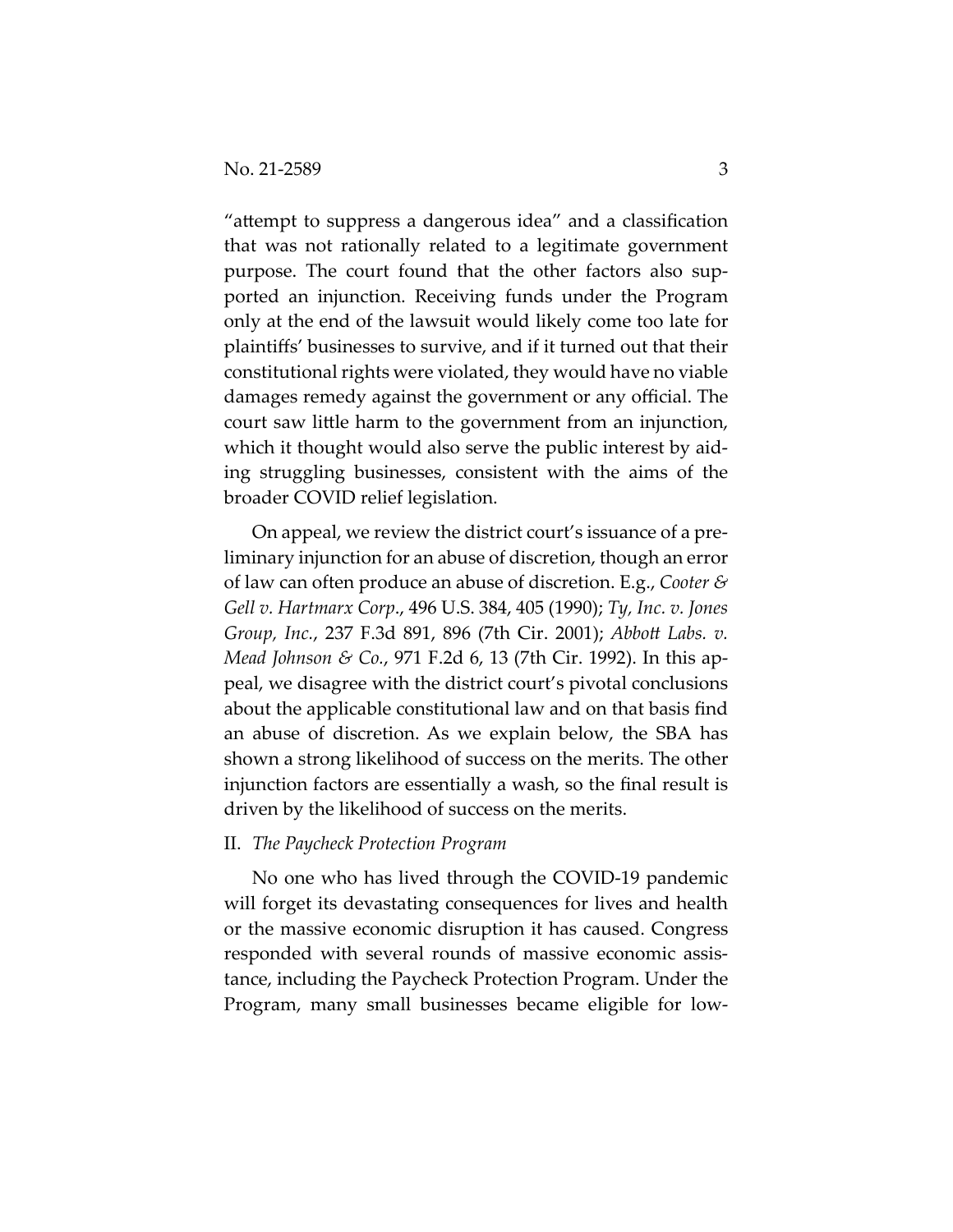interest loans that would be guaranteed by the federal government and even eligible for forgiveness if the businesses used them, in essence, to keep employees on the payroll during the economic downturn.

The first round of legislation was drafted and enacted in just a few weeks. That legislation gave the SBA considerable discretion to decide eligibility for the Program. In doing so, the SBA borrowed from a regulation that identifies categories of businesses that are not eligible for all or nearly all SBA loan programs. See 13 C.F.R. § 120.110. The list includes non-profit enterprises, banks and other financial companies, life insurance companies, businesses located in foreign countries, pyramid sale distribution plans, casinos and other gambling businesses, loan packagers, political or lobbying businesses, and speculative businesses.

Subsection (p) of that regulation excludes plaintiffs. It bars loans to businesses that:

> (1) Present live performances of a prurient sexual nature; or

> (2) Derive directly or indirectly more than de minimis gross revenue through the sale of products or services, or the presentation of any depictions or displays, of a prurient sexual nature….

# 13 C.F.R. § 120.110(p).

In the first round of Paycheck Protection Program loans, the SBA made an exception for non-profits, which the statute expressly deemed eligible. See 85 Fed. Reg. 20811, 20812 (Apr. 15, 2020). In an earlier related case brought by plaintiff Camelot Banquet Rooms in the Eastern District of Wisconsin, the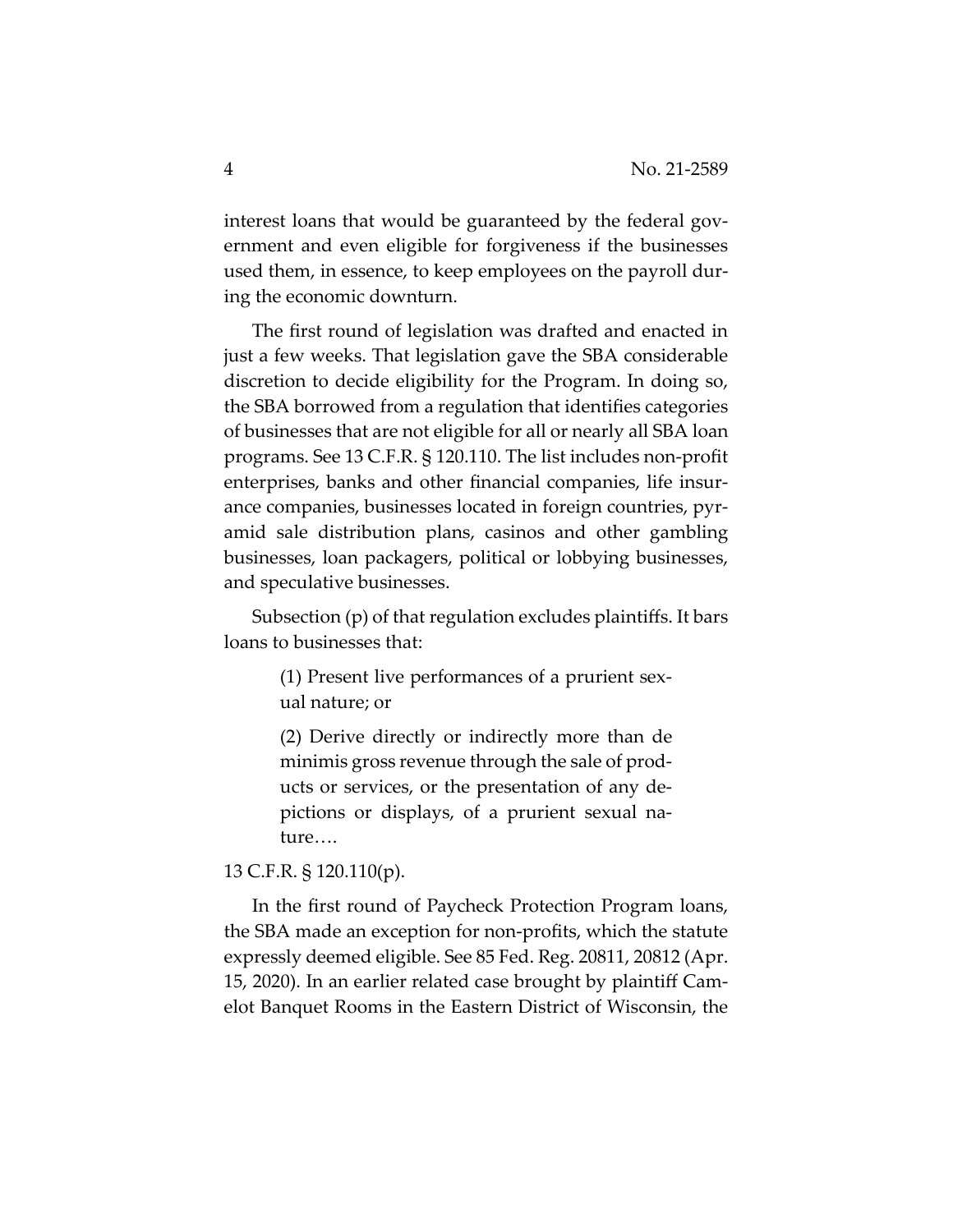district court issued a preliminary injunction barring denial of eligibility for the Program based on the regulation. That decision relied on statutory, administrative-law, and constitutional grounds. *Camelot Banquet Rooms, Inc. v. U.S. Small Business Admin*., 458 F. Supp. 3d 1044 (E.D. Wis. 2020). We denied a stay of that injunction in a conclusory order, and the government soon dismissed the appeal. But see *Pharaohs GC, Inc. v. U.S. Small Business Admin.*, 990 F.3d 217 (2d Cir. 2021) (affirming denial of injunction in similar first-round case brought by adult-entertainment club); *American Ass'n of Political Consultants v. U.S. Small Business Admin*., 810 F. App'x 8, 9–10 (D.C. Cir. 2020) (affirming denial of injunctive relief in similar First Amendment challenge to first-round exclusion of lobbying and political consulting businesses).

The second round of the Paycheck Protection Program was drafted with more time, and it took a different approach to eligibility. Congress adopted statutory language to exclude several categories of businesses, including plaintiffs' adultentertainment venues. It did so by incorporating into the statute the terms of 13 C.F.R. § 120.110, the regulation that the SBA had used on its own initiative for the first round. 15 U.S.C. § 636(a)(37)(A)(iv)(III)(aa).1

<sup>1</sup> Congress made exceptions for two categories of businesses in the regulation, not-for-profit businesses and businesses engaged principally in teaching, instructing, counseling, or indoctrinating religion or religious beliefs. 15 U.S.C. § 636(a)(37)(A)(iv)(III)(aa). The new exception for religious businesses is easy to understand in light of *Trinity Lutheran Church v. Comer*, 137 S. Ct. 2012 (2017) (religious school could not be excluded from government program to assist school playground construction). The Supreme Court has shown no indication that it would extend the Free Exercise Clause reasoning of *Trinity Lutheran* to cases like this one.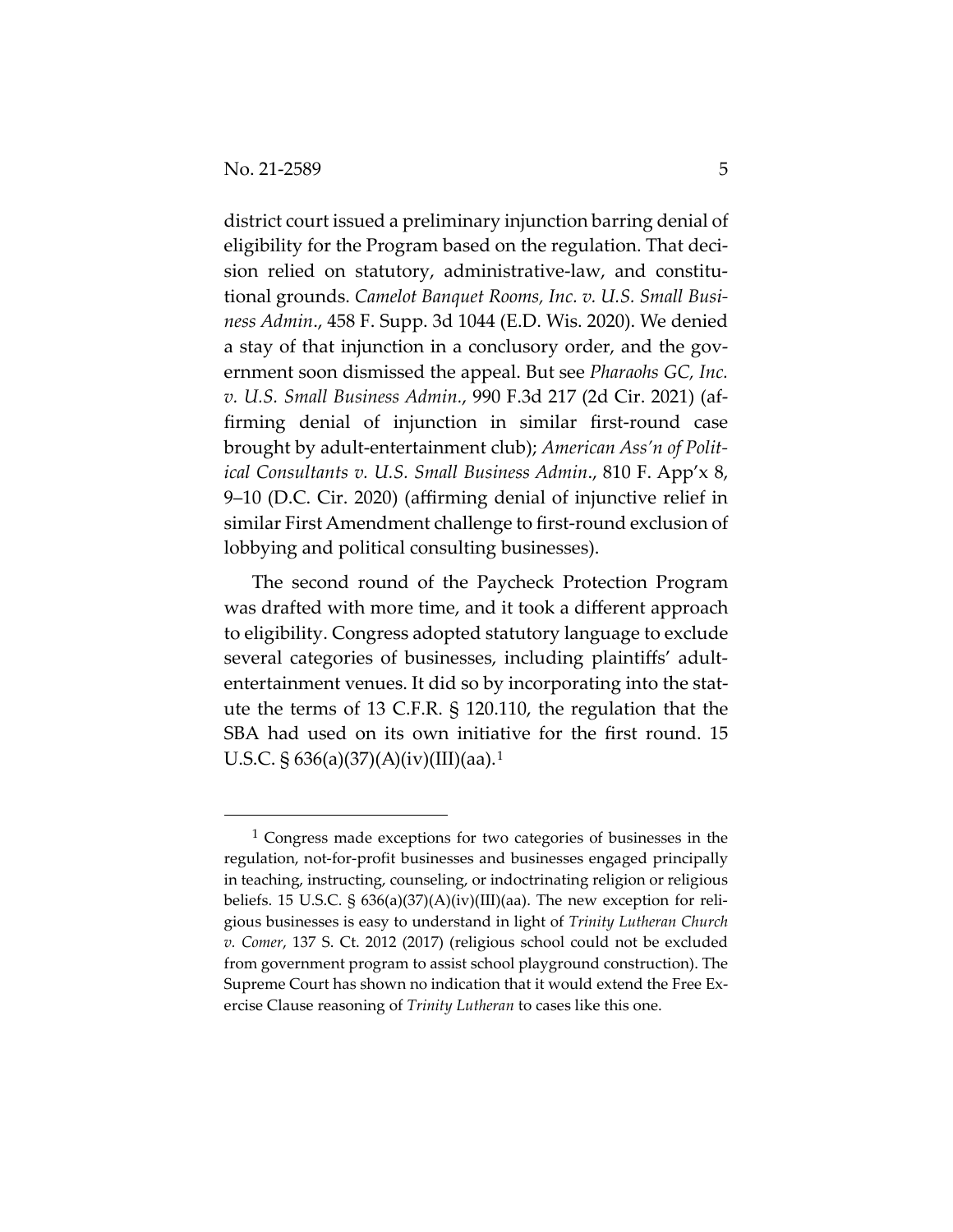Accordingly, in this second round, the earlier issues of statutory interpretation and administrative law have fallen away. Plaintiffs can prevail only if denying them a subsidized loan under the Program violates the Constitution. Plaintiffs are unlikely to be able to make that showing.

#### III. *Plaintiffs' First Amendment Theory*

Plaintiffs' core claim is under the Free Speech Clause of the First Amendment. They contend that excluding them from the Program penalizes them for engaging in expressive activity protected by the First Amendment. See generally *Barnes v. Glen Theatre, Inc*., 501 U.S. 560, 565–66 (1991) (plurality opinion) (treating nude dancing as "marginally" within outer perimeters of First Amendment protection; affirming local ban on completely nude dancing).

The problem with plaintiffs' First Amendment claim and the preliminary injunction here is that Congress is not trying to regulate or suppress plaintiffs' adult entertainment. It has simply chosen not to subsidize it. Such selective, categorical exclusions from a government subsidy do not offend the First Amendment.

The Supreme Court has repeatedly drawn a line between government regulation of speech, on one hand, and government subsidy of speech, on the other. Its decisions show that the government is not required to subsidize activity simply because the activity is protected by the First Amendment. E.g., *Ysursa v. Pocatello Education Ass'n*, 555 U.S. 353, 358–59 (2009) ("While in some contexts the government must accommodate expression, it is not required to assist others in funding the expression of particular ideas, including political ones;" state could choose not to carry out payroll deductions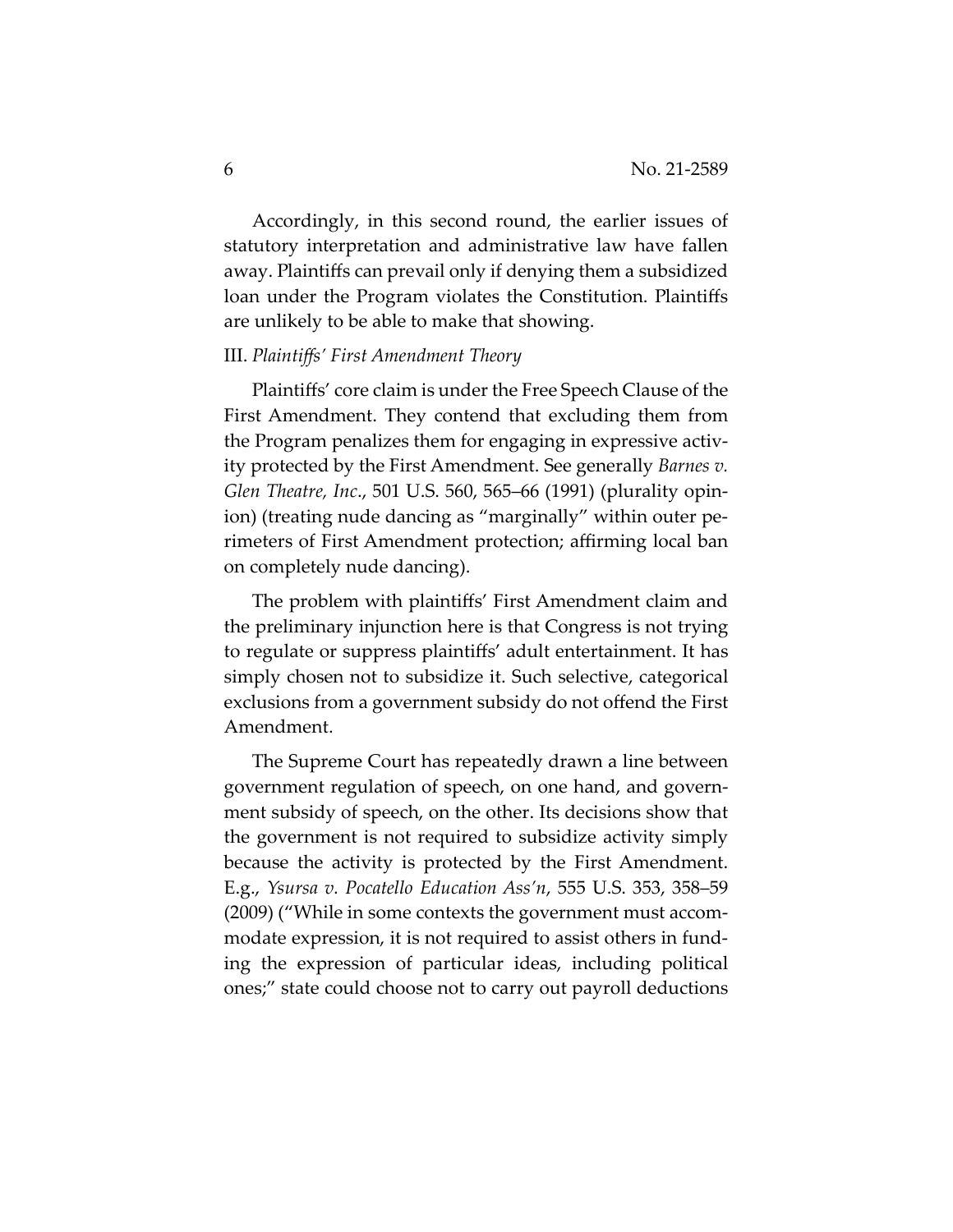for political contributions to labor unions); *Rust v. Sullivan*, 500 U.S. 173, 193 (1991) ("The Government can, without violating the Constitution, selectively fund a program to encourage certain activities it believes to be in the public interest, without at the same time funding an alternative program which seeks to deal with the problem in another way. In so doing, the Government has not discriminated on the basis of viewpoint; it has merely chosen to fund one activity to the exclusion of the other."); *Regan v. Taxation With Representation*, 461 U.S. 540, 549 (1983) ("[A] legislature's decision not to subsidize the exercise of a fundamental right does not infringe the right…."); accord, e.g., *Wisconsin Education Ass'n Council v. Walker*, 705 F.3d 640, 646–47 (7th Cir. 2013).

To avoid the controlling line of subsidy cases, plaintiffs focus on language in *Regan* suggesting that a selective subsidy program may violate the First Amendment if it is "aim[ed] at the suppression of dangerous ideas." 461 U.S. at 548. To take an easy example of such viewpoint discrimination, even if Congress can choose to exclude political lobbyists entirely from the Program's subsidies, it could not choose to subsidize Democratic lobbyists while excluding Republicans. Plaintiffs' theory here is that Congress chose to exclude their businesses from the subsidy program because it deemed their "ideas" about sexuality to be dangerous.

This theory fails to distinguish between government *suppression* of protected activity and *denial of a subsidy*. Plaintiffs' theory seems to be that the denial of a subsidy *is itself the act of suppression*. That theory loses sight of the difference between regulation and denial of a subsidy—the difference at the heart of *Regan*, *Rust*, *Ysursa*, and the rest of the selectivesubsidy line of cases. The only sign we see here of a supposed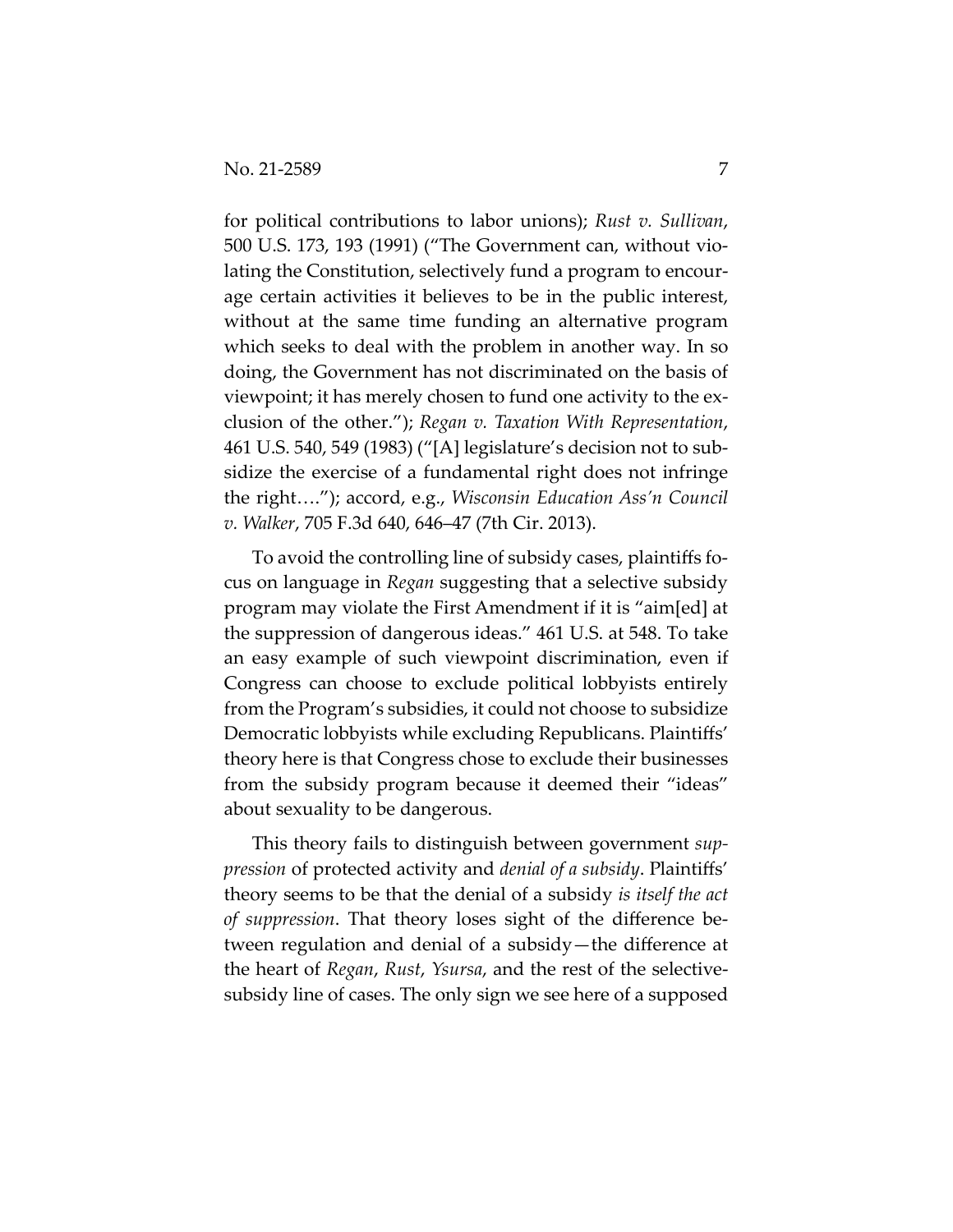effort to "suppress" is the choice not to subsidize. Whatever door *Regan* left open—and as far as we can tell, the Supreme Court has never struck down a denial of subsidy on this ground—it surely requires something more, like viewpoint discrimination, than denial of the subsidy itself. See *Wisconsin Education Ass'n*, 705 F.3d at 650–52, and *id*. at 664–70 (Hamilton, J., dissenting in relevant part) (majority and dissent debating evidence of viewpoint discrimination in state's choice to subsidize payroll deductions for dues for some public employee unions but not others).

## IV. *Rational-Relation Review*

Like any statutory classification, the statutory boundaries of the Paycheck Protection Program are subject to rational-relation review. See, e.g., *Ysursa*, 555 U.S. at 359, citing *Regan*, 461 U.S. at 546–51. The district court found here that the exclusion of plaintiffs' adult-entertainment businesses failed the rational-relation test.

The district court applied an erroneous and unduly rigorous form of judicial review, second-guessing legislative decisions and compromises on policy grounds, and concluding that the Program was both over- and under-inclusive in various respects. See *Camelot Banquet Rooms, Inc.*, — F. Supp. 3d at —, 2021 WL 3680369, at \*8–11. A government spending program, especially one responding to an economic emergency, is subject to the least rigorous form of judicial review. In enacting such legislation, Congress must respond quickly to an emergency and must hammer together a coalition of majority votes in both houses. The need for compromises and tradeoffs is never greater.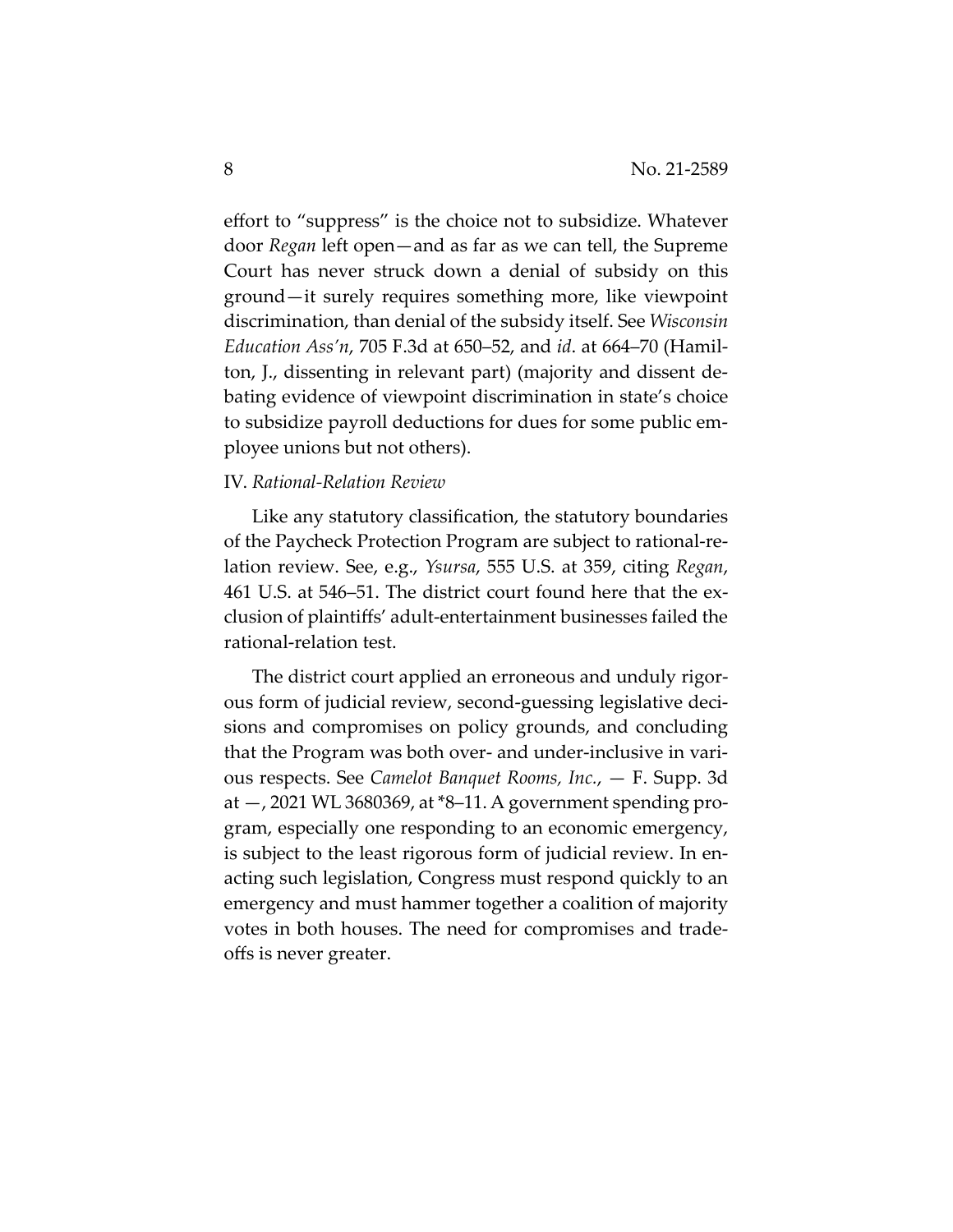When pressed in this suit to justify the exclusion of plaintiffs from the Program's subsidies, the government pointed to the "secondary effects" of sex-oriented businesses that can be used to justify time, place, and manner regulations of such businesses. See, e.g., *City of Erie v. Pap's A.M*., 529 U.S. 277 (2000) (plurality opinion); *BBL, Inc. v. City of Angola*, 809 F.3d 317 (7th Cir. 2015). Plaintiffs and the district court responded by criticizing Congress for not having made a record on the subject at the time the legislation was enacted.

Any expectation that Congress would have taken the time to make such a record is unrealistic, to put it mildly. And any requirement that Congress make such a record is contrary to constitutional doctrine. The rational-relation test requires a challenger in litigation to exclude any possible rational grounds that the legislature might have deemed sufficient for the statutory distinction. E.g., *Heller v. Doe*, 509 U.S. 312, 319– 20 (1993). It does not require the legislature to have made a contemporaneous record on the subject. *Id*. at 320–21, discussed in *Wisconsin Education Ass'n*, 705 F.3d at 653 (rational basis for limit on government subsidies need not be in the record "so long as it finds 'some footing in the realities of the subject addressed by the legislation'").

Similarly, the view that the rationale for excluding plaintiffs is under-inclusive has little impact under the rational-relation test. All sorts of legislative classifications, exclusions, and compromises pass muster even if they are over- or underinclusive. "[C]ourts are compelled under rational-basis review to accept a legislature's generalizations even when there is an imperfect fit between means and ends. A classification does not fail rational-basis review because it 'is not made with mathematical nicety or because in practice it results in some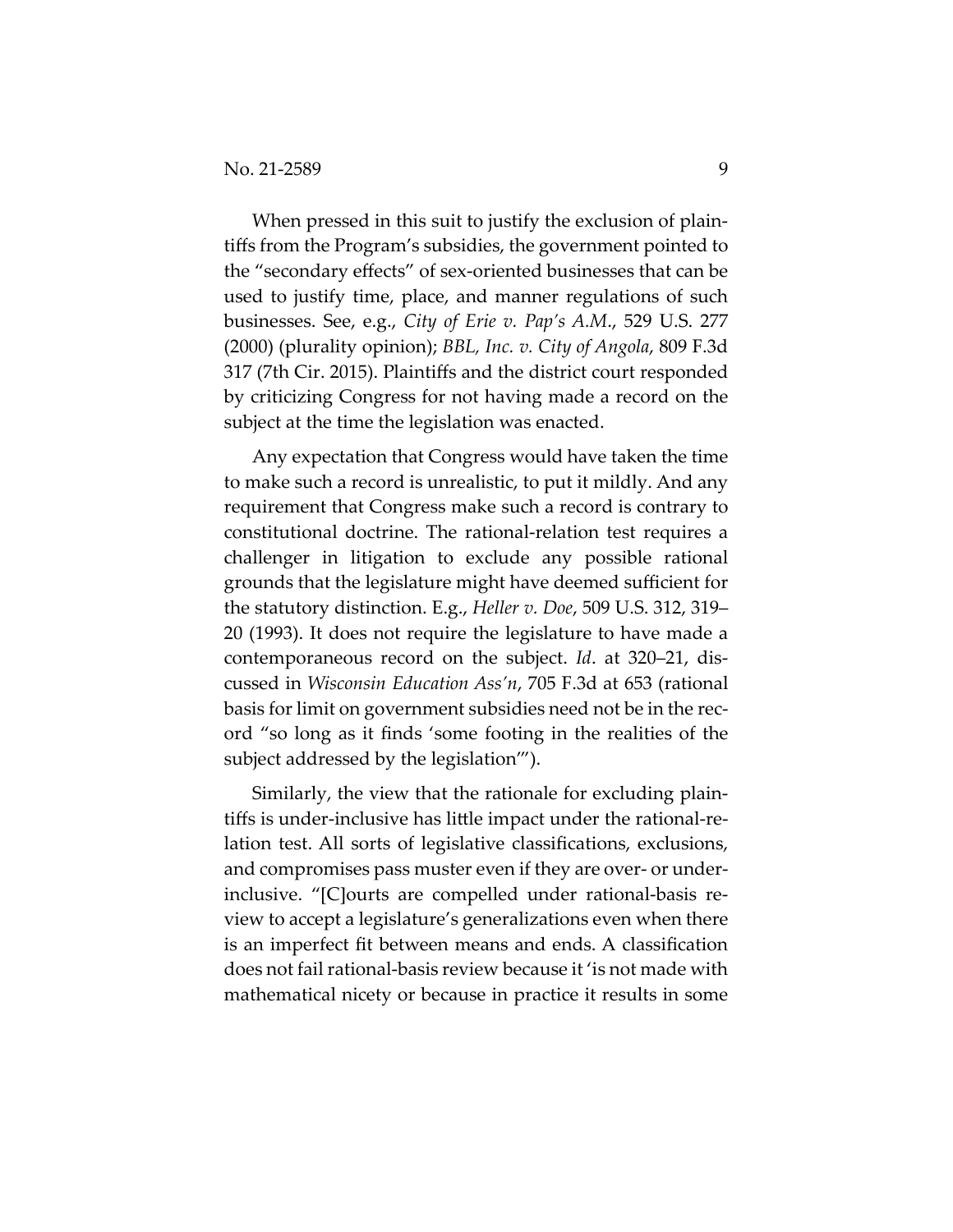inequality,'" and "[t]he problems of government are practical ones and may justify, if they do not require, rough accommodations—illogical, it may be, and unscientific." *Heller*, 509 U.S. at 321, first quoting *Dandridge v. Williams*, 397 U.S. 471, 485 (1970), and then quoting *Metropolis Theatre Co. v. City of Chicago*, 228 U.S. 61, 69–70 (1913).2

Plaintiffs also suggest that the government's defense based on secondary effects of sex-oriented businesses actually serves to condemn plaintiffs' exclusion from the Program. They say the arguments show the government's hostility to their "dangerous ideas." This argument turns the rational-relation test upside down. Those secondary effects are well known and widely recognized in First Amendment litigation and doctrine. See generally, e.g., *City of Erie*, 529 U.S. at 289– 301 (plurality opinion). Actual evidence of them can serve to justify time, place, and manner restrictions on businesses that are subject to "intermediate" constitutional scrutiny. We do not see how relying on those effects shows animus toward any idea. If those secondary effects can support time, place, and manner regulations, they surely provide a rational basis for Congress to choose not to subsidize this group of businesses.

Plaintiffs' arguments also lose sight of the fact that they were not singled out for this exclusion, even among

<sup>2</sup> Illustrating the sorts of inconsistencies that are tolerated under the rational-relation test, five of the original plaintiffs-appellees withdrew from this case because defendant SBA funded their separate requests for COVID relief under the separate Restaurant Revitalization Fund established under 15 U.S.C. § 9009c as part of the American Rescue Plan Act of 2021, which uses different eligibility standards. See Motion for Partial Dismissal of Certain Appellees, Dkt. No. 45 (Nov. 23, 2021).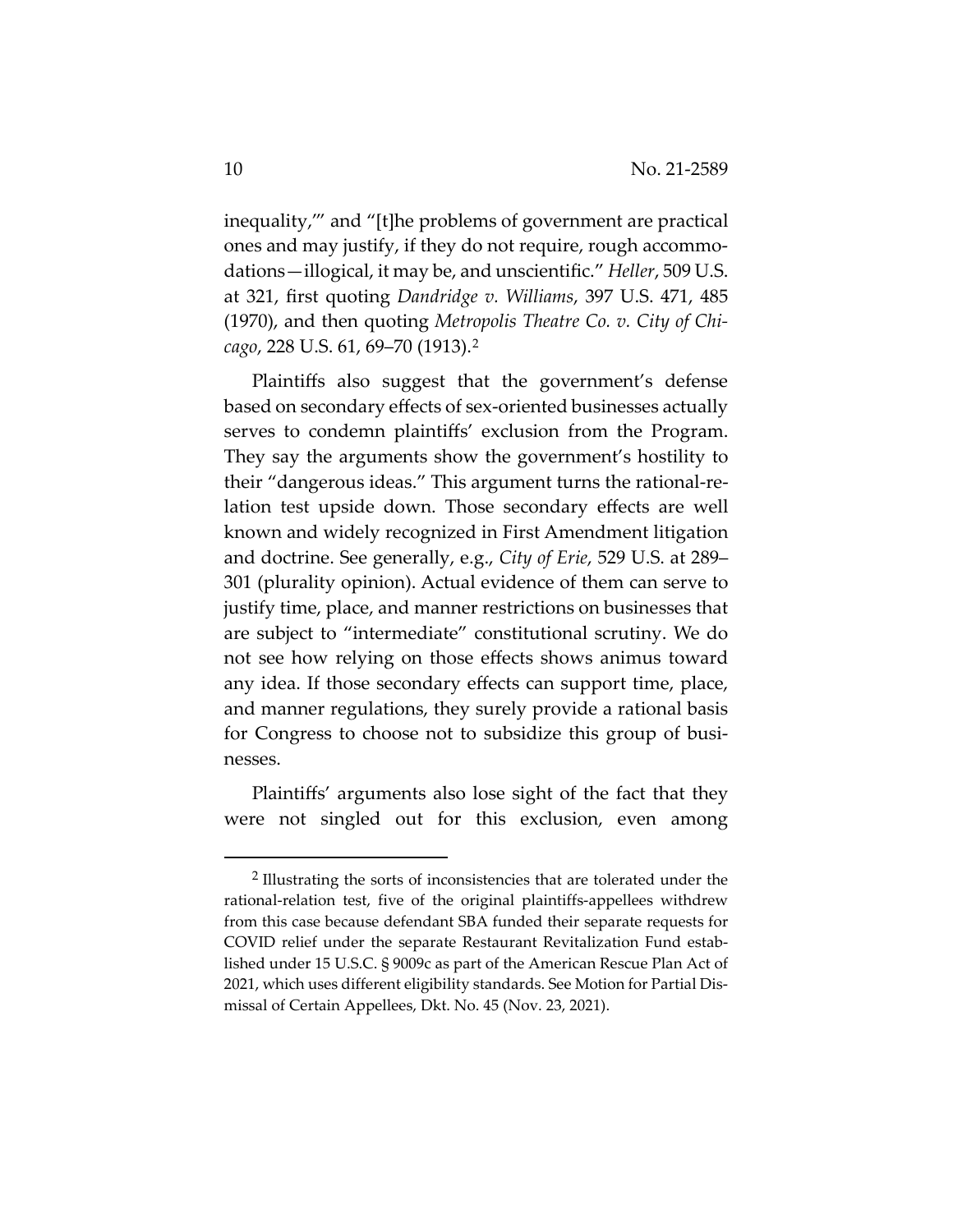businesses engaged primarily in activity protected by the First Amendment. Congress also chose to exclude from the Program businesses "primarily engaged in political or lobbying activities." 13 C.F.R. § 120.110(r). Such business activities are much closer to the core of the First Amendment than the dances at plaintiffs' bars and clubs. Yet lobbyists and political consultants were also excluded. Congress chose not to require taxpayers to subsidize them. We do not see a plausible constitutional basis for requiring government subsidies of lobbyists, at least as long as there is no viewpoint discrimination. Accord, *American Ass'n of Political Consultants*, 810 F. App'x at 9– 10.

Congress also excluded many other categories of businesses: banks, lenders, finance companies, and some pawn shops; life insurance companies; businesses located in foreign countries; pyramid sale distribution plans; businesses engaged in any illegal activity; private clubs; governmentowned businesses; loan packagers; businesses with an "Associate" who is in prison, on probation, on parole, or who has been indicted for a felony or crime of moral turpitude; and businesses that have previously defaulted on SBA or other federally assisted loans. See 15 U.S.C. § 636(a)(37)(A)(iv)(III)(aa), incorporating 13 C.F.R. § 120.110, with two exceptions.

These exclusions are not difficult to understand in terms of policy and politics. They all help defuse potential criticisms of a generous emergency program that might be used to undermine political support for the Program and the overall legislation. Such tailoring of legislation to build and maintain political support is perfectly constitutional, at least in the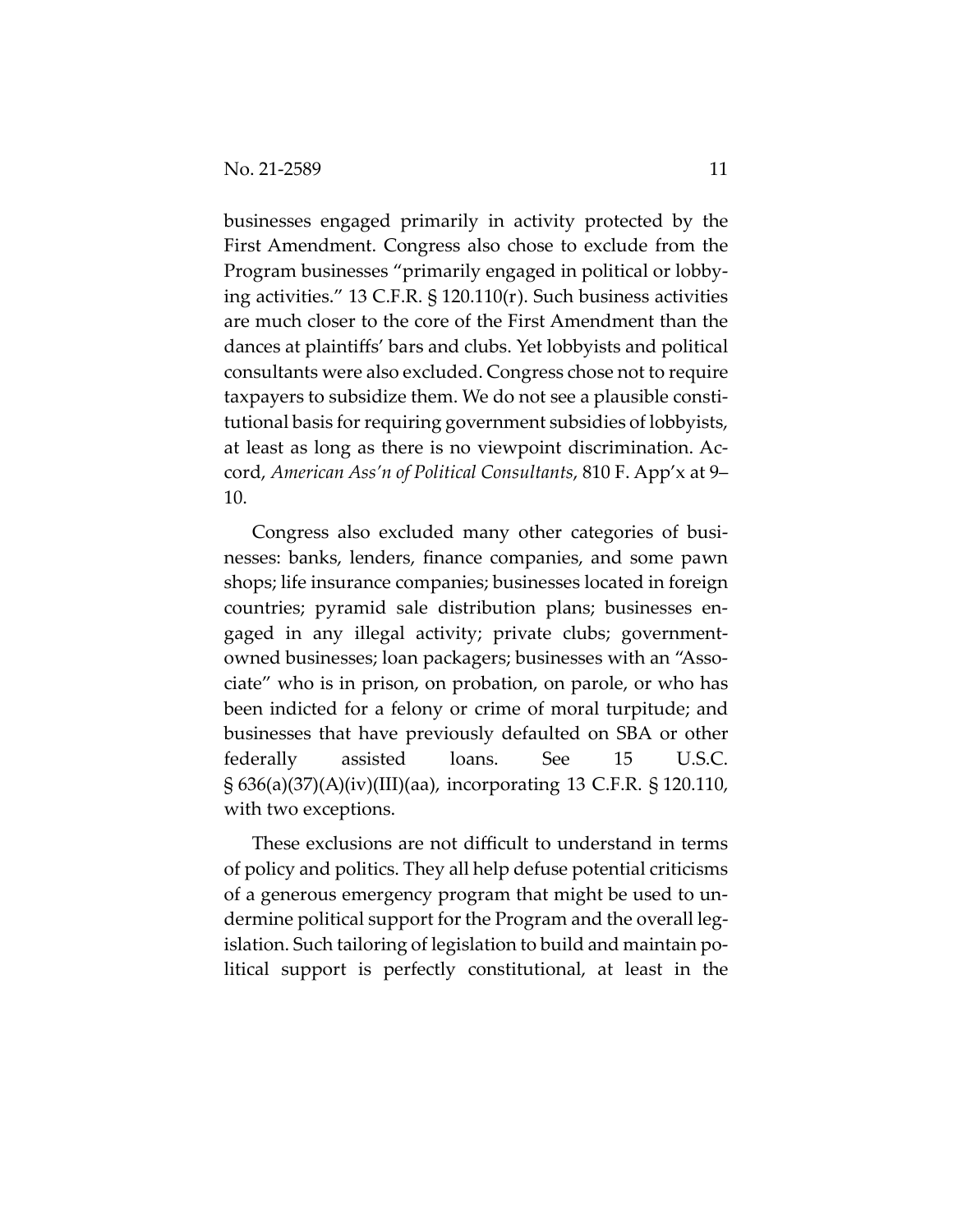absence of viewpoint or invidious discrimination, of which there is no sign here.3

#### V. *Viewpoint Discrimination*

The district court was also persuaded to apply more stringent judicial review. The theory was that even if the exclusion of plaintiffs' businesses from the Program was not "traditional viewpoint discrimination," the exclusion's focus on "prurience" created a free-speech problem. The exclusion, as the court saw the issue, depends on prurience, which the court saw as the expressive, "sexually arousing" "message" of the adult entertainment. *Camelot Banquet Rooms, Inc*., — F. Supp. 3d at — & n.7, 2021 WL 3680369, at \*9–10 & n.7. The court viewed the exclusion as thus an effort to use a subsidy exclusion to suppress a "dangerous idea," which *Regan* suggested could violate the First Amendment. 461 U.S. at 548.

Plaintiffs' argument along these lines is creative but not consistent with the role that prurience plays in the larger sweep of First Amendment doctrine. The statutory exclusion from the Program of businesses with prurient live entertainment is better understood not as viewpoint discrimination but as a permissible classification based on subject matter. The Supreme Court made this point in *R.A.V. v. City of St. Paul*:

> When the basis for the content discrimination consists entirely of the very reason the entire

<sup>&</sup>lt;sup>3</sup> The Constitution does not prohibit legislation on the basis of morality. Consider, for example, the possibility that Congress might choose to exclude from this or other subsidy programs alcoholic beverage makers, casinos and other gambling businesses, weapons makers, and so on. Such line-drawing is left to the legislature, absent viewpoint or invidious discrimination.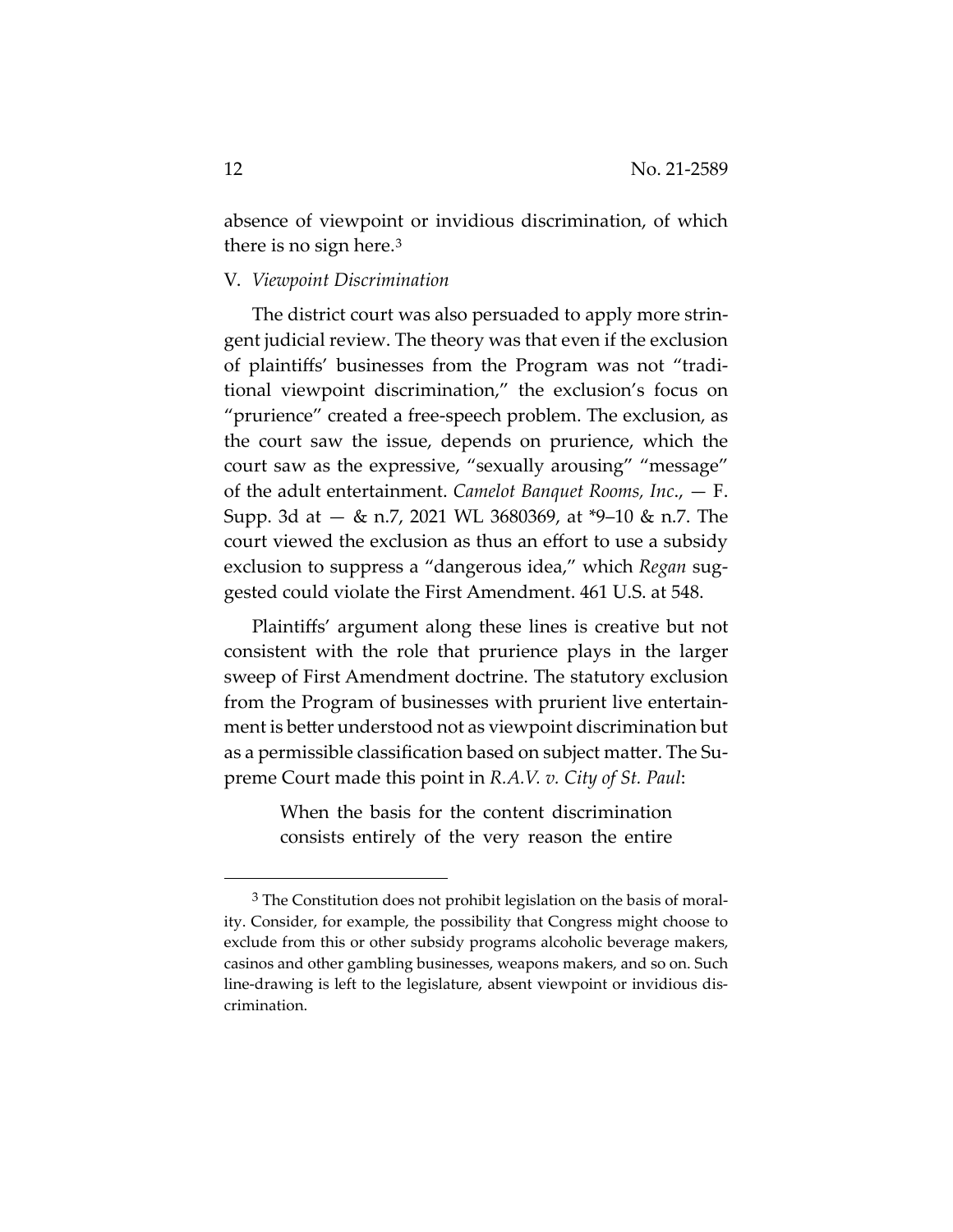class of speech at issue is proscribable, no significant danger of idea or viewpoint discrimination exists. Such a reason, having been adjudged neutral enough to support exclusion of the entire class of speech from First Amendment protection, is also neutral enough to form the basis of distinction within the class. To illustrate: A State might choose to prohibit only that obscenity which is the most patently offensive *in its prurience*—*i.e*., that which involves the most lascivious displays of sexual activity. But it may not prohibit, for example, only that obscenity which includes offensive *political* messages.

505 U.S. 377, 388 (1992), citing *Kucharek v. Hanaway*, 902 F.2d 513, 517 (7th Cir. 1990).

In effect, the Court was telling us, it would be a category mistake to think that prurience or lasciviousness reflects a "viewpoint" that the government may not discriminate against. The terms instead identify a category or subject matter of expressive conduct that may be subject to some forms of government regulation. That's the point we made in the *Kucharek* case cited in *R.A.V.* We said that a statute could prohibit obscene (prurient) material entirely (a subject matter) but could not "distort the marketplace of erotic discourse by suppressing only that obscenity which conveys a disfavored message." 902 F.2d at 517.

Accordingly, excluding the entire category or subject matter of prurient live performances from a government subsidy program does not amount to viewpoint discrimination and does not violate the Free Speech Clause. See *Pharaohs GC*, 990 F.3d at 231 (term "prurient" in SBA regulation describes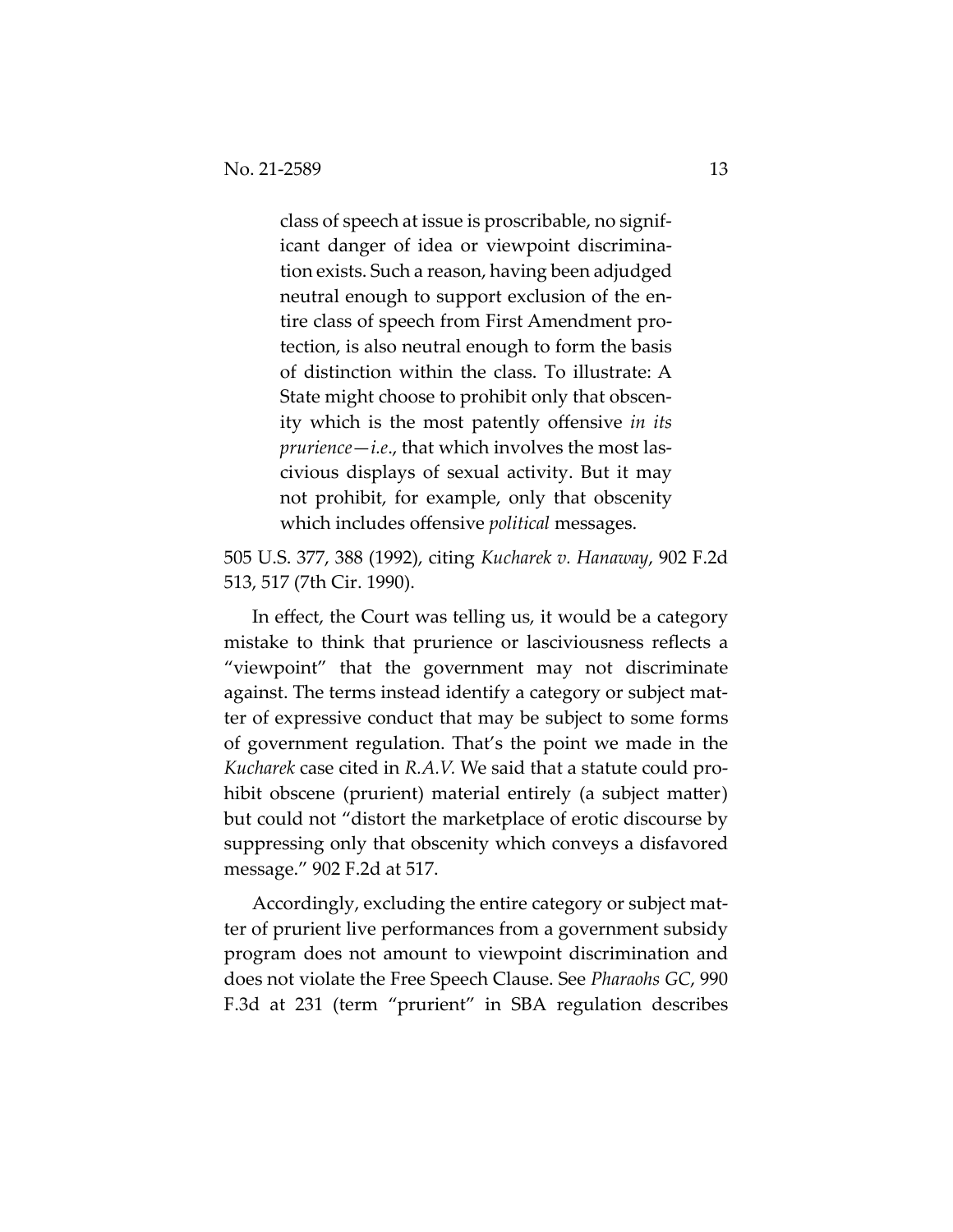subject matter, not viewpoint, for exclusion from Program); *PMG Int'l Division L.L.C. v. Rumsfeld*, 303 F.3d 1163, 1171 (9th Cir. 2002) (treating "lascivious" materials as articulating a "viewpoint" would "risk eviscerating altogether the line between content and viewpoint"); *General Media Communications, Inc. v. Cohen*, 131 F.3d 273, 282 (2d Cir. 1997) ("[H]ow, for example, would one go about discussing and considering the political issues of the day from a lascivious viewpoint?").

#### VI. *Unconstitutional Conditions Doctrine*

Plaintiffs also rely on a line of First Amendment and other constitutional decisions in which the Supreme Court has held that a government may not condition certain government benefits upon a recipient's agreement to refrain from exercising her constitutional rights. For instance, in *Speiser v. Randall*, the Supreme Court declared unconstitutional a condition on a property tax exemption that required owners to sign declarations stating that they did not "advocate the overthrow of the Government of the United States … by force or violence." 357 U.S. 513, 515 (1958). As the Court explained: "To deny an exemption to claimants who engage in certain forms of speech is in effect to penalize them for such speech." *Id.* at 518. The condition was thus unconstitutional. See also, e.g., *FCC v. League of Women Voters of California*, 468 U.S. 364 (1984) (federal financial assistance to non-commercial radio and television stations conditioned on stations refraining from any editorializing; condition violated First Amendment).

Plaintiffs argue here that the exclusion of prurient businesses constitutes an unconstitutional condition on Program funding. As explained above, however, the Court has also said repeatedly that Congress is not required to "grant a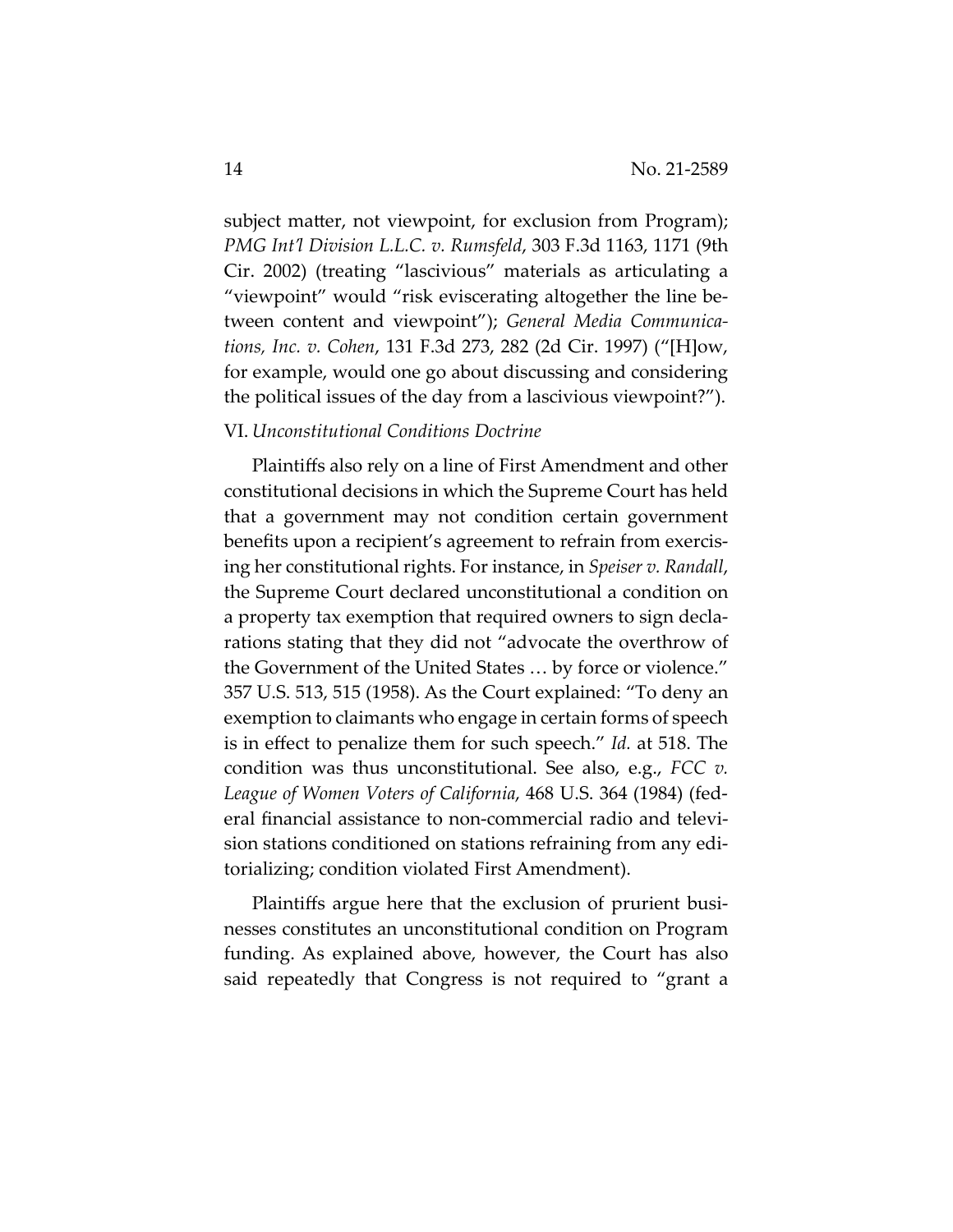benefit such as [a tax exemption] to a person who wishes to exercise a constitutional right." *Regan*, 461 U.S. at 545.

How does one tell the difference between an unconstitutional condition and a permissible congressional choice about whom to include in a government spending or subsidy program? It can be difficult in close cases, but the Supreme Court provided guidance in *Agency for International Development v. Alliance for Open Society International, Inc.*, 570 U.S. 205 (2013), where the Court addressed grants to non-governmental organizations to combat HIV/AIDS around the world. Congress had prohibited using the money to promote legalization of prostitution or human trafficking. That condition was not even challenged in the case and posed no First Amendment problem. But the statute also required grant recipients to adopt a policy "explicitly opposing prostitution and sex trafficking." *Id.* at 210, quoting 22 U.S.C. § 7631(f). The Court struck down that policy requirement.

The Court explained the familiar scope of the government's spending power: "As a general matter, if a party objects to a condition on the receipt of federal funding, its recourse is to decline the funds." 570 U.S. at 214. "At the same time, however, we have held that the Government 'may not deny a benefit to a person on a basis that infringes his constitutionally protected … freedom of speech even if he has no entitlement to that benefit.'" *Id.* (omission in original), quoting *Rumsfeld v. Forum for Academic and Institutional Rights, Inc.*, 547 U.S. 47, 59 (2006). To distinguish between permissible limits on spending programs and unconstitutional conditions, the Court clarified that "the relevant distinction … is between conditions that define the limits of the government spending program—those that specify the activities Congress wants to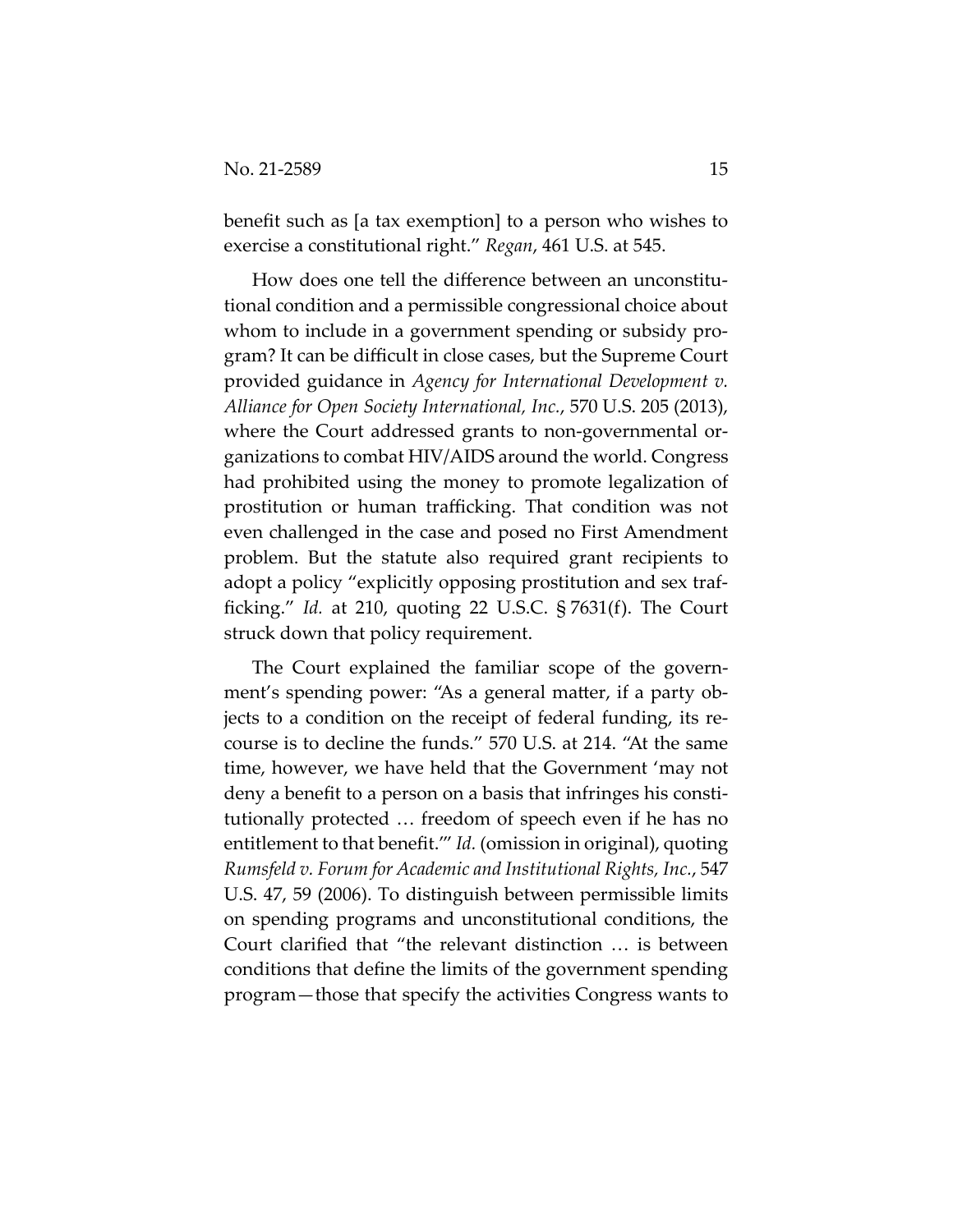subsidize—and conditions that seek to leverage funding to regulate speech outside the contours of the program itself." *Id*. at 214–15.

The Court acknowledged that this line is "hardly clear" and should not turn the First Amendment into "a simple semantic exercise," *id*. at 215 (citation omitted), but after discussing *Regan*, along with *League of Women Voters*, 468 U.S. at 399–401, and *Rust*, 500 U.S. at 193, 196, the Court found that the condition requiring recipients to adopt specific policy views about prostitution and sex trafficking was not permissible because it went "outside the scope of the federally funded program." 570 U.S. at 218, quoting *Rust*, 500 U.S. at 197. The condition on the activities the government would fund, however, so as not to subsidize advocacy of prostitution or human trafficking, was not even challenged in the case, and we have no doubt it was permissible under the First Amendment.

The Paycheck Protection Program limits at issue in this case fit comfortably on the permissible *Regan*, *Rust*, and *Ysursa* side of the line as conditions that limit the scope of the subsidy/loan program. Just as Congress was not trying to require lobbyists to stop lobbying as a condition of the Program, it was not trying to pressure plaintiffs to change their adult entertainment. Congress was instead simply choosing to exclude certain categories of businesses from the program. In the words of *Regan*, Congress "has not infringed any First Amendment rights or regulated any First Amendment activity" by excluding prurient businesses from receiving Program funding. See 461 U.S. at 546. We thus agree with the Second and District of Columbia Circuits that the Program's exclusions are not designed to regulate speech. See *Pharaohs*, 990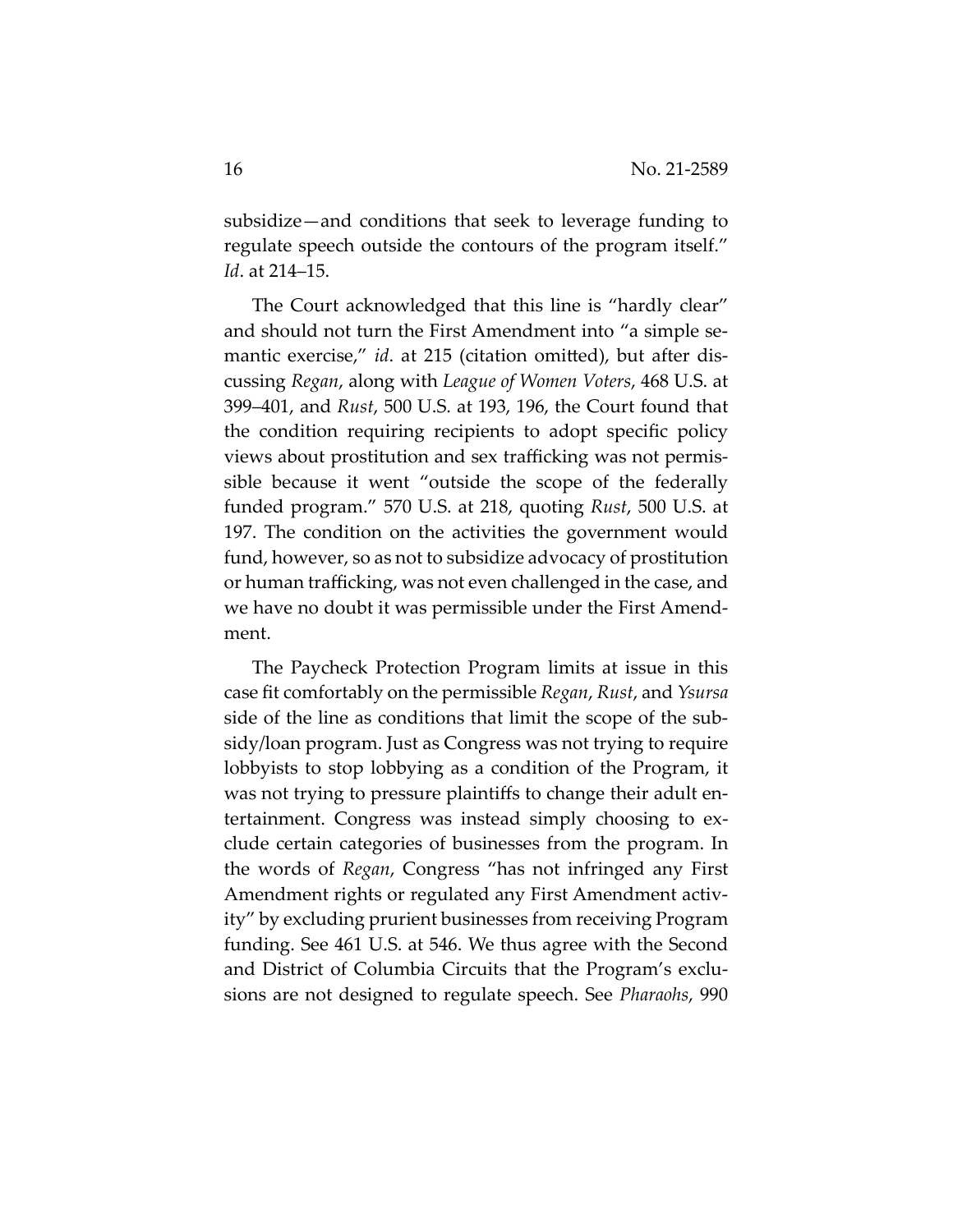F.3d at 229–30 (for Program's first round of loans, the prurience exclusion did not "improperly leverage[ ] the subsidy to regulate speech"); *American Ass'n of Political Consultants*, 810 F. App'x at \*9 (Program's lobbying exclusion did not "seek to leverage funding to regulate speech outside the contours of the [Program] itself," quoting *Alliance for Open Society*, 570 U.S. at 214–15).

### VII. *Other Factors for Injunctive Relief*

Finally, the other factors for an injunction either favor the government or are neutral. Each side faces a threat of irreparable harm, depending on whether an injunction is issued.

If the government were erroneously required to guarantee subsidized loans to plaintiffs, there is no reason to expect that it could recover such funds. Because the government is likely to prevail on the merits, denying plaintiffs an injunction serves the public interest by implementing the policy chosen by Congress.

On the other hand, if the government were unlikely to prevail on the merits, an injunction would serve the public interest by enforcing constitutional rights and allowing plaintiffs to take advantage of a generous program of emergency economic relief. If we are mistaken in denying injunctive relief to plaintiffs, they risk going out of business, and governmental immunity would prevent any monetary recovery from the government or its officials. That risk is mitigated somewhat by the government's assurances that it has set funds aside for plaintiffs during the course of this litigation, but we recognize that delay in providing those funds could prevent plaintiffs from benefiting at all. On balance, however, the government's